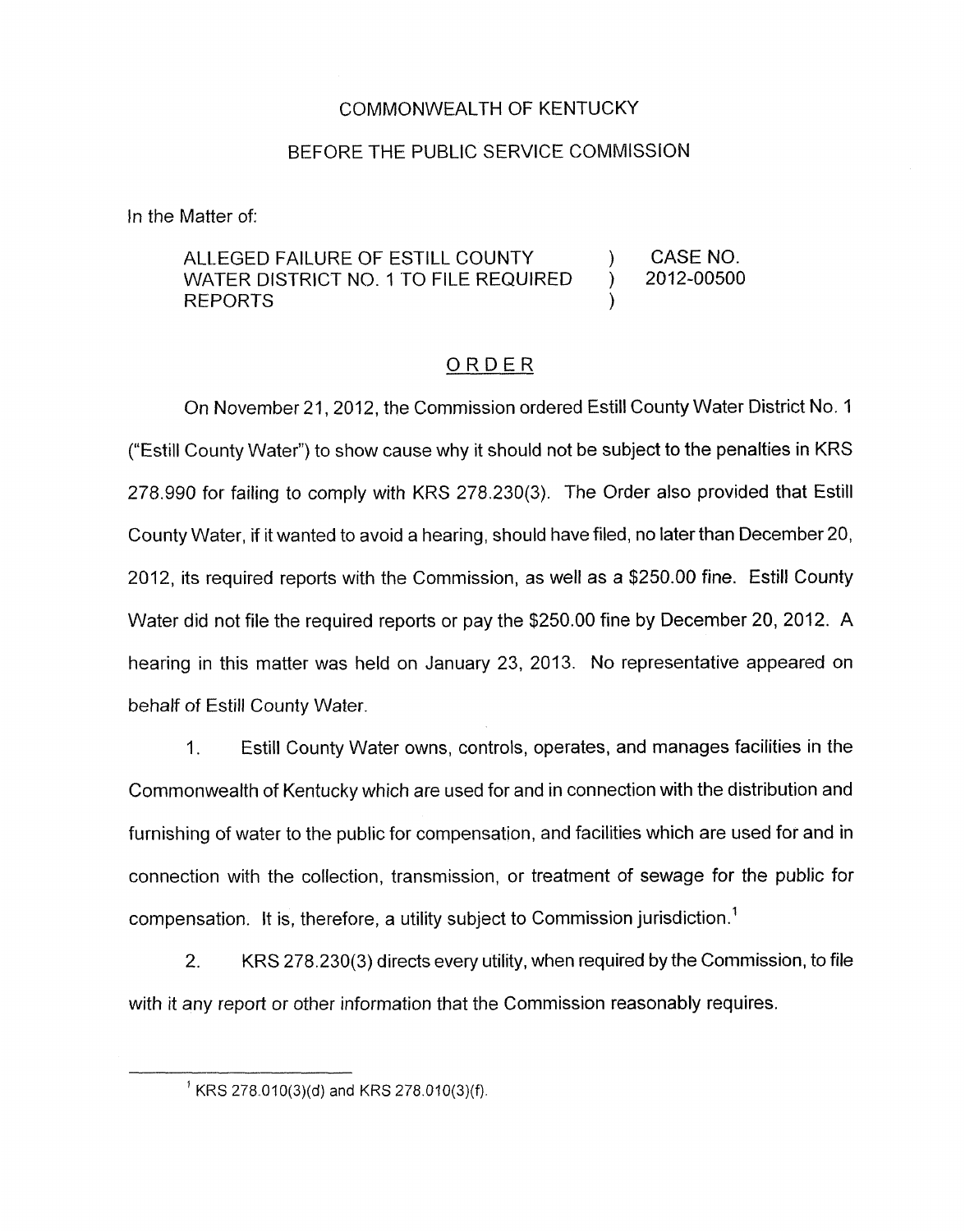3. 807 KAR 5:006, Section 4(1), requires every utility to file with the Commission, on or before March 31 of each year, a financial and statistical report of its utility operations for the preceding calendar year on forms furnished by the Commission. KRS 278.990 provides penalties for utilities that fail to file the required reports.

4. On or about December 15, 2011, the Commission provided to Estill County Water the standard forms for the annual financial and statistical reports.

5. As of April 1, 2012, Estill County Water had not filed the required reports for the 2011 calendar year operations nor requested an extension of time in which to make such filing.

6. On February 7, 2013, Estill County Water filed its required reports and paid a \$250.00 fine.

7. Estill County Water acknowledged that it had not timely filed its reports.

8. Estill County Water informed the Commission that the delay in filing the required reports was caused by the manager's frequent absence due to family issues.

9. Where the act a utility is required to do is merely clerical in nature, willfulness or deliberate intent can be inferred from the fact of noncompliance. $<sup>2</sup>$ </sup>

IO. Estill County Water has willfully failed to comply with KRS 278.230(3).

11. KRS 278.990(1) provides that any utility that willfully violates any provision of KRS Chapter 278 or any regulation promulgated pursuant to KRS Chapter 278 or fails to perform any duty imposed upon it under those sections shall be subject to a civil penalty not less than \$25.00 and not more than \$2,500.00.

*See Re Dyke Wafer Company, 55* PUR3d 342 (Cal. P.U.C. 1964). **<sup>2</sup>**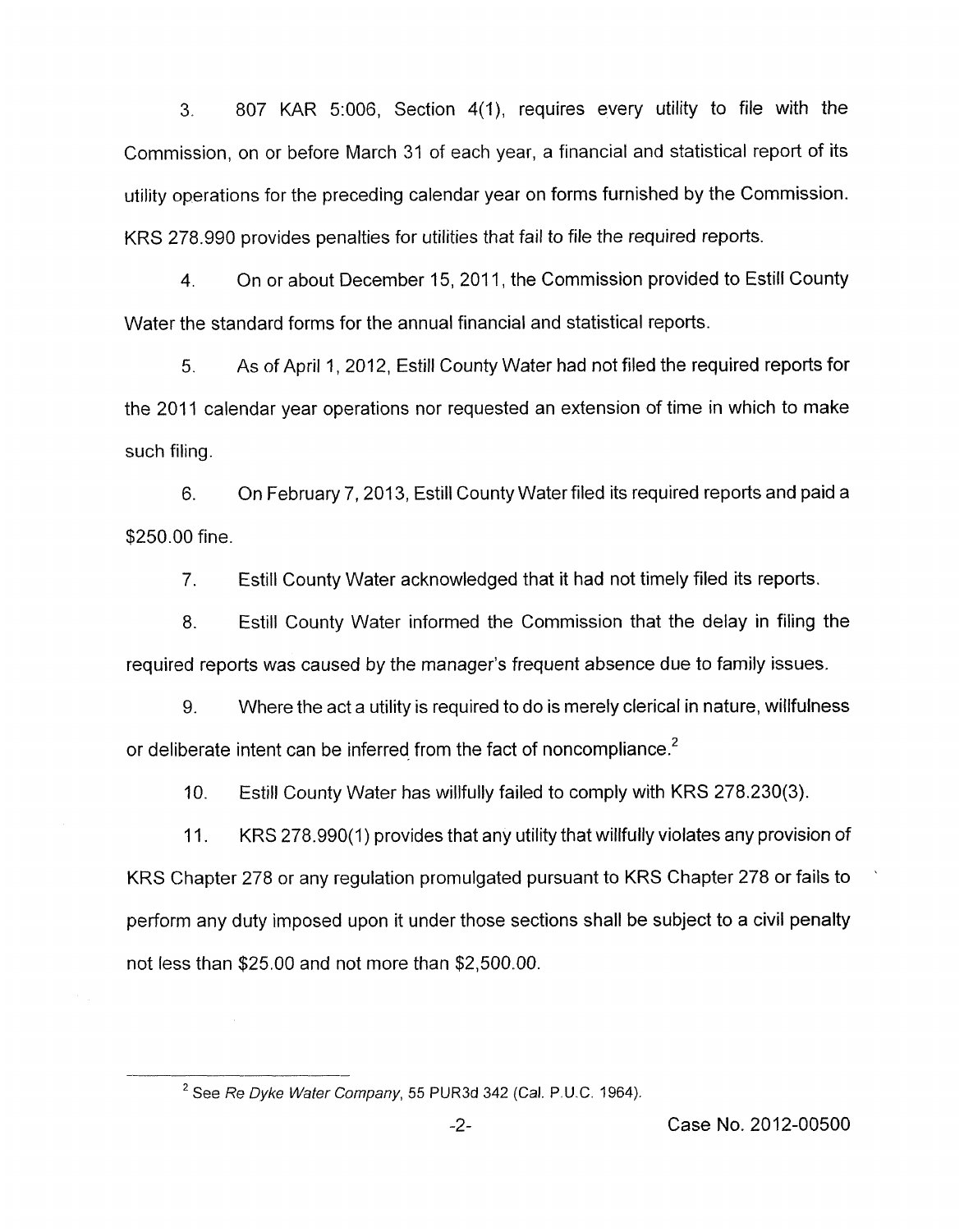12. Estill County Water shall be assessed a penalty of \$2,500.00 for its willful failure to comply with KRS 278.230(3).

13. Prior to the issuance of this Order, Estill County Water did file its required reports and paid a \$250.00 fine. Therefore, the \$2,500.00 penalty shall be suspended for two years, pending Estill County Water's timely filing of its 2012 and 2013 annual reports.

IT IS THEREFORE ORDERED that:

1 **I** Estill County Water is assessed a penalty of \$2,500.00 for its willful failure to comply with KRS 278.230(3).

2. The \$2,500.00 penalty is suspended contingent upon Estill County Water's timely filing of its 2012 and 2013 annual reports.

3. This case is closed and removed from the Commission's docket.

**ENTERED MAR 14 2013**<br>NTUCKY PUBLIC COMMISSION

By the Commission

AT1 √e D<del>ir</del>'èctor Exeč

Case No. 2012-00500